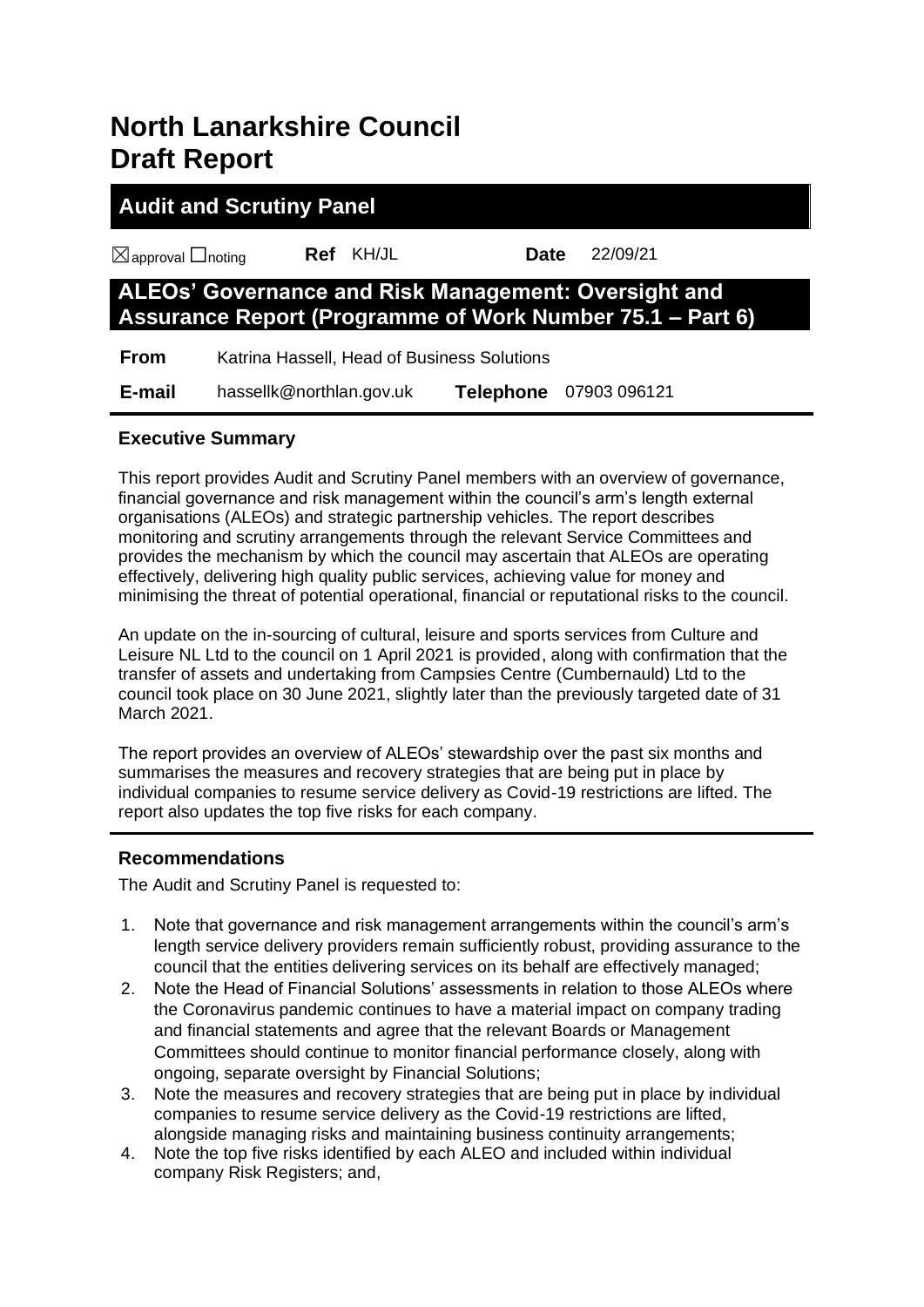5. Identify any areas of activity for further detailed reporting and consideration at future meetings of the Audit and Scrutiny Panel.

| The Plan for North Lanarkshire |                                                                                                                            |  |  |  |
|--------------------------------|----------------------------------------------------------------------------------------------------------------------------|--|--|--|
| Priority                       | All priorities                                                                                                             |  |  |  |
| Ambition statement             | (25) Ensure intelligent use of data and information to support fully<br>evidence based decision making and future planning |  |  |  |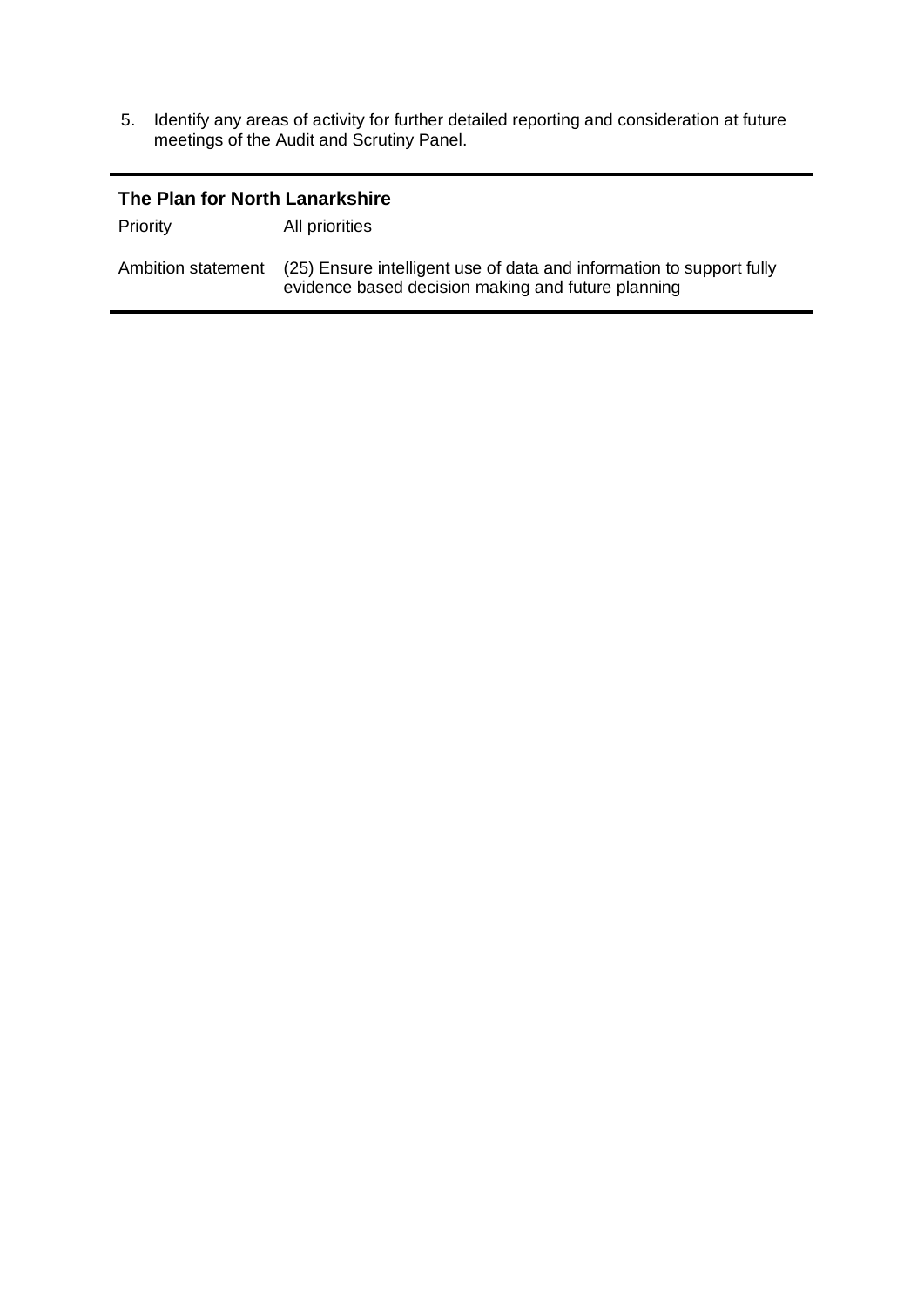## **1. Background**

- 1.1. North Lanarkshire Council continues to deliver a number of frontline services via its Arm's Length External Organisations (ALEOs) and strategic partnership vehicles. These have been established over the years to provide innovative means of service delivery, enabling the council to generate efficiencies, build up specialisms and provide flexible and responsive service delivery.
- 1.2. Although the ALEOs are all separate entities in their own right, with their own governance and decision-making arrangements, the council remains publicly accountable for the services provided and must ensure that the externalised service delivery model continues to achieve Best Value and meets the council's requirements and expectations.
- 1.3. Operational performance and financial performance are reported by the relevant Head of Service to the respective service committee every six months in line with the council's Strategic Performance Framework. Further assurance is also provided through the Panel's consideration of this six-monthly composite governance and risk management oversight report confirming where ALEO governance arrangements, including financial governance, remain sufficiently robust and identifying any issues which may present a potential operational, financial or reputational risk to the council.
- 1.4. Previous reports to the Panel in September 2020 and March 2021 have:
	- Confirmed that effective governance and management arrangements are in place within each ALEO and strategic partnership;
	- Provided updates in relation to the impact of Covid-19 on company operations;
	- Highlighted by exception where individual ALEOs had failed to comply with the council's prescribed financial monitoring arrangements or where financial matters required close scrutiny by the relevant Board of Directors or Management Committee, alongside separate oversight by Financial Solutions; and most recently,
	- the report submitted in March 2021 identified the top five risks for each ALEO.
- 1.5. This report continues and extends this information by providing updated details in relation to the in-sourcing of Culture and Leisure NL Ltd and the more recent transfer to the council of the assets and undertaking of Campsies Centre (Cumbernauld) Ltd.

## **2. Report**

## **Performance Reporting and Council Scrutiny**

- 2.1. The council monitors performance, service delivery and financial management within each of its arm's length companies and joint venture partnerships through structured oversight and reporting arrangements comprising:
	- A formal Service Level Agreement (SLA) or Partnership Agreement in place between the council and the individual company setting out the council's requirements, expectations and details of any council funding provided by way of a management fee;
	- Formal Client Liaison meetings between senior officers from the relevant Client Service and the individual ALEO to consider operational matters;
	- Appointment of council elected members and/or officers to serve on the company Boards or Management Committees;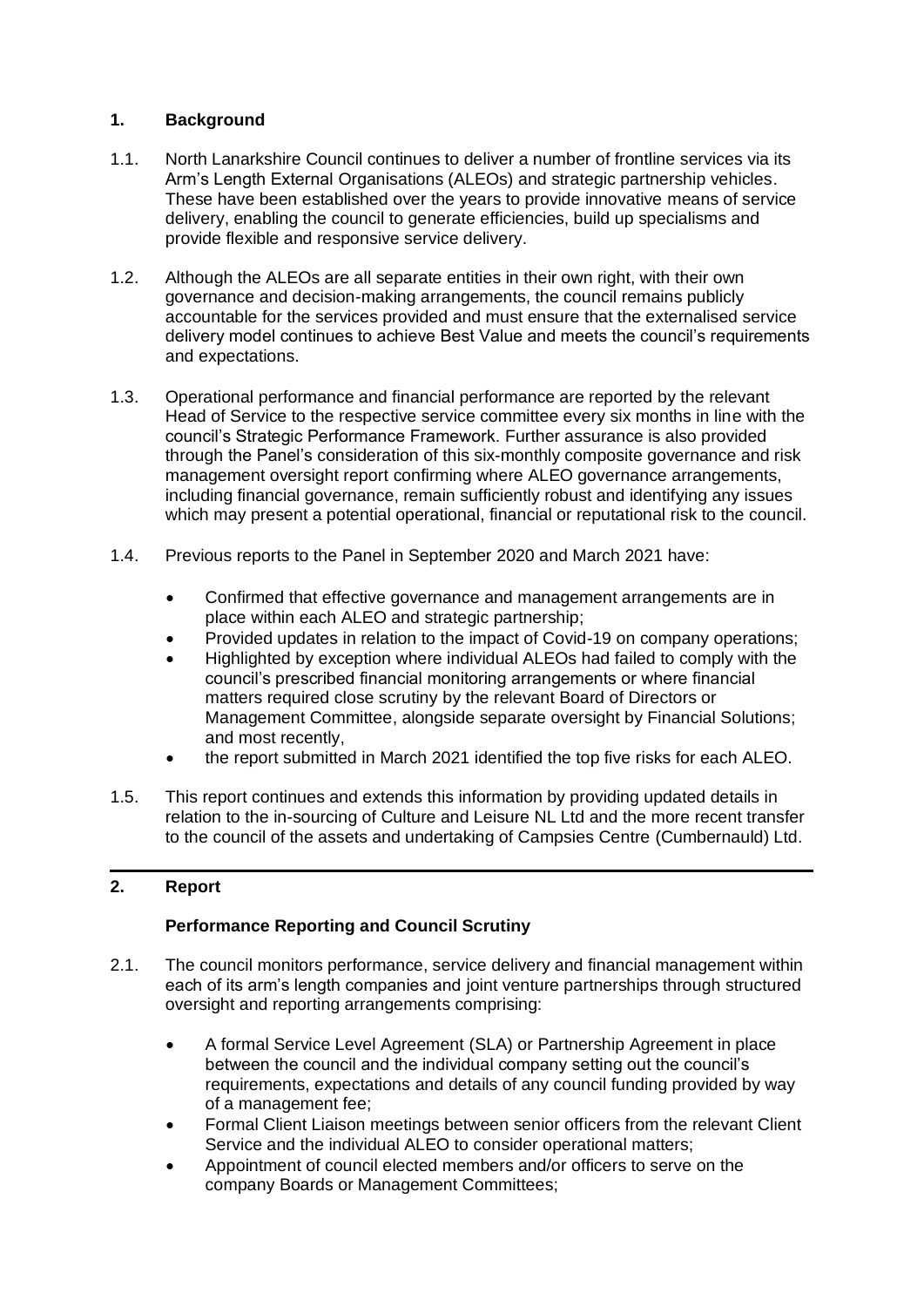- Attendance at Board and Management Committee meetings by the Client Officer and/or nominated Link Officer from Business Solutions;
- Financial oversight by Financial Solutions including the contractual requirement on ALEOs to submit management accounts as per the timescale prescribed in the SLA;
- Six monthly operational and financial performance monitoring report considered by the relevant Service Committee; and
- Six monthly governance report considered by this Panel.
- 2.2. The chief executive officers, or responsible officer from each company, also complete an Annual Assurance Certificate and Checklist, providing assurances in relation to all governance, financial, employee, risk and business continuity matters and highlighting whether there are any significant or material issues which the council may require to consider for inclusion in its annual governance statement published in the annual accounts. All ALEOs have successfully completed and submitted their Assurance Certificates with the detail reflected in the preparation of the governance statement.
- 2.3. The ALEOs which fall within the scope of the Panel are listed in Appendix 1, together with relevant service committees and confirmation of the most recent performance updates.

## **Confirmation and Update of ALEO in-sourcing**

- 2.4. Culture and Leisure NL Ltd
- 2.4.1. As reported to the Policy and Strategy Committee in March this year, the transfer of culture, sport and leisure services from Culture and Leisure NL (CLNL) Ltd to the council took place on 31 March 2021. Staff from CLNL transferred into the council, principally as the Active and Creative Communities service within the Communities division of Enterprise and Communities although a working group has been established under the *Delivering for Communities* remit to review staffing structures, future use and investment decisions for all transferring assets and wider integration opportunities across the council and the wider community. The findings from this review will be reported to the Policy and Strategy Committee in due course.
- 2.4.2. Operationally, all cultural, leisure and sports services have now been recovered in line with Scottish Government Covid-19 guidance on a phased basis. At present, the only services still to recover are two smaller libraries, where building renovations are required. Risk registers for Active and Creative Communities are currently being developed with support from the council's Risk and Insurance team. This work will be finalised by the end of August 2021 and will continue to be monitored on an ongoing basis. Similarly, Business Continuity Planning and emergency/contingency arrangements are being updated to reflect the cultural, sports and leisure services and these will continue to be monitored.
- 2.5. Campsies Centre (Cumbernauld) Ltd (CCCL)
- 2.5.1. Following the ALEO review of Campsies Centre Cumbernauld Ltd in 2017/18 and the decision by the Infrastructure Committee in May 2018 that winding-up the company and transferring the net assets and future income to the council for allocation to projects within the boundaries of Cumbernauld provided the greatest potential to secure Best Value and support the council's strategic priorities, whilst continuing to reflect the company's business objectives, the transfer took place on 30 June 2021.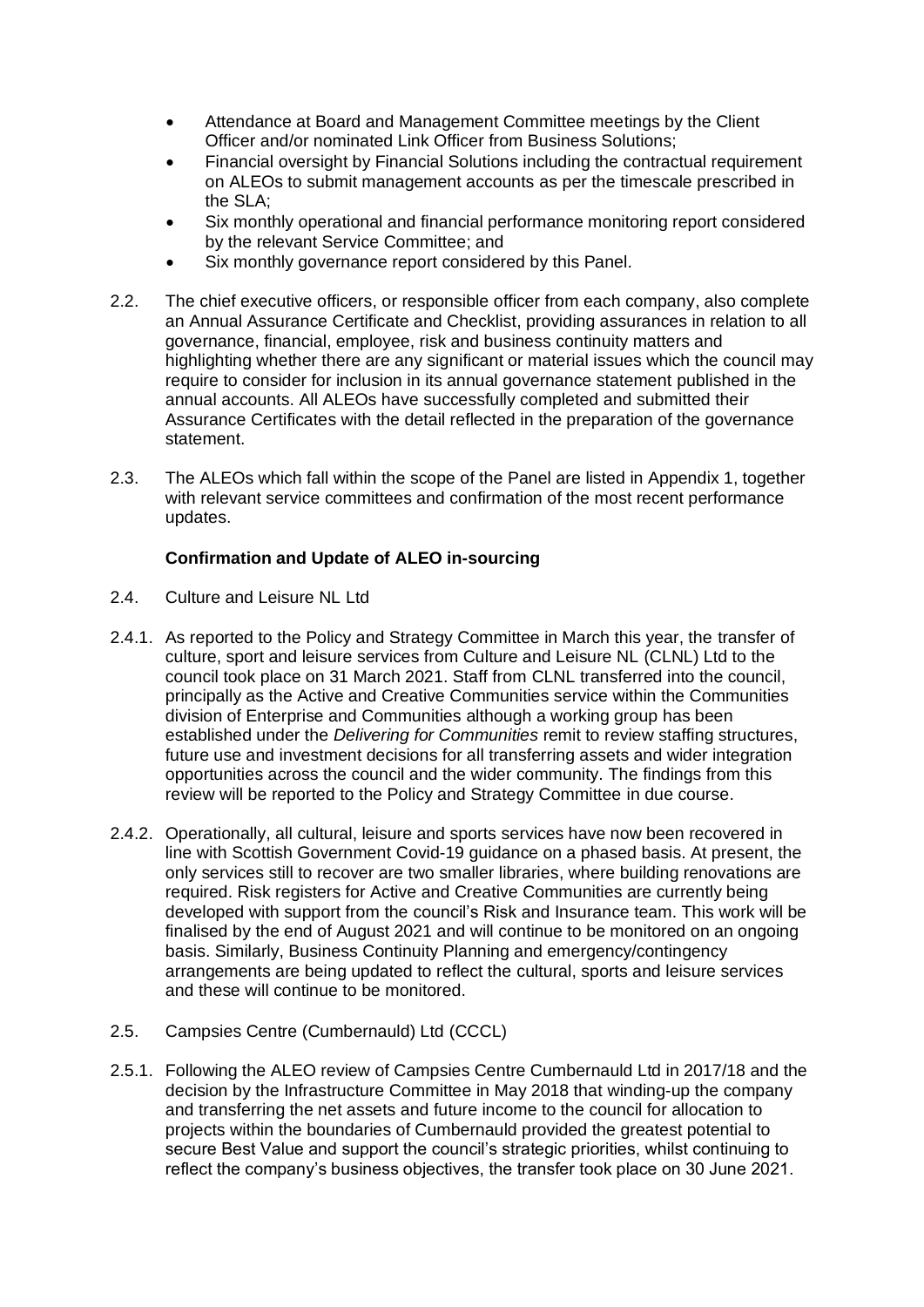This was slightly later than the target transfer date of 31 March 2021 due to protracted property negotiations during the due diligence phase and operational requirements in relation to banking and insurance matters which had to be put in place prior to transfer. Regular progress updates have been submitted to the Community Empowerment Committee, with the most recent on 23 August 2021.

- 2.5.2. The net balance of assets, following the settling of CCCL's affairs to 30 June 2021, plus earmarking provision for a period of 10 years to meet the direct costs and future maintenance costs associated with the physical assets that transferred to the council, will be used to support projects within the boundaries of Cumbernauld. Any future income from CCCL's assets, primarily the ground lease rental income from the Antonine Centre, will also be allocated to projects within the boundaries of Cumbernauld in line with the Infrastructure Committee's decisions.
- 2.5.3. Work is now underway by council officers and the company directors in both CLNL Ltd and Campsies Centre (Cumbernauld) Ltd as appropriate to wind-up each company's affairs and apply for strike off through Companies House. It is anticipated that this will be completed during the remaining months of this financial year and in both cases the actual strike off date will be reported via this Panel.

#### **Statutory Bodies**

- 2.6. Monitoring the performance of arm's-length bodies needs to be proportionate to the scale of activity and the likely level of potential risk to the council. Consideration must also be given to the extent of the council's influence and wider external scrutiny and public accountability that the organisations may already be subject to. ALEOs which are wholly owned subsidiaries of the council and/or in receipt of council support, followed by the Strategic Joint Venture Partnerships (where the council has a 33% shareholding) have the greatest scope to expose the council to financial, service delivery or reputational risk and as such are subject to close scrutiny and monitoring as described above.
- 2.7. The statutory bodies, although responsible for service delivery in North Lanarkshire and governed by Boards including membership by elected members appointed by the council, are legislated bodies in their own right and already subject to various forms of external scrutiny and public accountability. As such, the statutory bodies listed below are reported annually in accordance with the Council's Scheme of Administration.

| <b>Statutory Body</b>            | <b>Committee</b> | <b>Reporting Status</b>        |
|----------------------------------|------------------|--------------------------------|
| Strathclyde Partnership for      | Environment and  | Joint oversight report,        |
| Travel                           | Transportation   | covering the period 2018 to    |
| <b>Strathclyde Concessionary</b> | Environment and  | 2020, considered 20/11/20      |
| <b>Travel Scheme</b>             | Transportation   |                                |
| Lanarkshire Valuation Joint      | Finance and      | <b>Annual Oversight Report</b> |
| <b>Board</b>                     | <b>Resources</b> | 2019/20 considered 20/03/21    |

2.8. Similarly, Health and Social Care North Lanarkshire's Integrated Joint Board (IJB), established through the Public Bodies (Joint Working) (Scotland) Act 2014, is also a statutory body. In addition to performance reporting via the Adult Health and Social Care Committee, the IJB has its own monitoring and oversight arrangements in place through its Performance, Audit and Finance Committee (click on [link\)](https://mars.northlanarkshire.gov.uk/egenda/public/kab71.pl?cmte=IJB) and matters will only be brought to this Panel where they have a material impact on the council.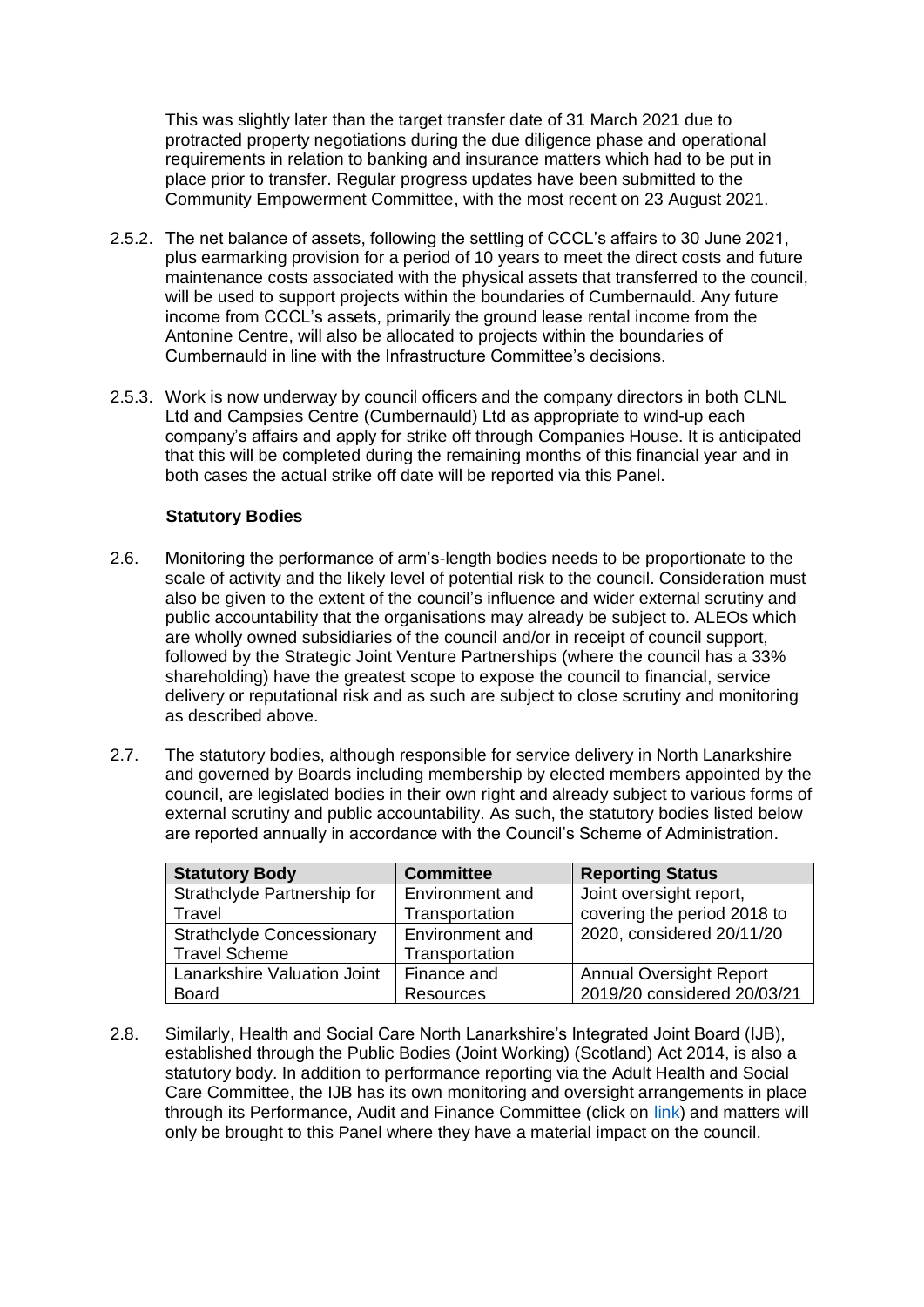#### **Governance and Risk Management Oversight**

- 2.9. Monitoring, reporting and scrutiny confirms that the council's ALEOs continue to operate satisfactorily and, with the exception of the continuing impact of Covid 19 on trading and operational service delivery in North Lanarkshire Properties (NLP) LLP and MEARS Scotland LLP, there are no new or substantial governance or risk matters which require to be highlighted at this stage.
- 2.10. The Defined Service Agreement which was put in place between the council and MEARS at the start of the first phase of the pandemic in March 2020 remained in place to June 30 this year. The Defined Service Agreement was designed to facilitate company trading on a no-profit / no-loss basis and required MEARS to maximise all available Government relief after normal trading conditions. Any profit shortfall was made good through a Defined Service payment scheme and any trading profits were used to offset the prior month's support. In addition, cashflow support was provided by the council in advance of receipt of HMRC job retention funds with all such advances fully reimbursed to the council. MEARS and Financial Solutions are working to reconcile the position and identify whether there is any continued requirement for the Defined Service Agreement to financial year end (31 December 2021).
- 2.11. ALEO Board and Management Committees have continued to meet remotely and monitor the impact of the pandemic on company operations, business objectives, cash flow and overall financial management. (Further information on financial matters, where individual ALEOs are experiencing significant financial uncertainty or risk is provided by the Head of Financial Solutions at section 2.13.)
- 2.12. In line with the Scottish Government's recent lifting of restrictions, ALEOs are assessing future operating models including the potential to reintroduce direct contact with service users or indoor based services, where these were stood down, and a full or a partial return to the workplace by employees where home working was introduced. Appendix 2 provides update summaries for each company.

#### **Financial Governance**

2.13. To satisfy the council's duty to ensure that the external organisations delivering services on its behalf are financially sound, the Council's Section 95 Officer maintains appropriate and proportionate processes and procedures for scrutinising ALEOs' financial performance. The individual contractual arrangements specify the financial information which each ALEO must submit to the council and these generally include an annual business plan, monthly management accounts and audited financial statements. This information enables Financial Solutions to assess and report any financial risk likely to arise as a result of the council using the ALEO to deliver these services. The following paragraphs highlight, by exception, financial matters that require close monitoring by the individual ALEOs' Board of Directors or Management Committees, along with robust, separate oversight by Financial Solutions.

#### 2.13.1 Culture and Leisure NL Ltd

CLNL ceased to provide services for the Council on 1 April 2021 following the successful insourcing of culture, sport and leisure services to North Lanarkshire Council. The charity's statutory accounts have been prepared and are currently being audited. The charity will be wound-up later this financial year with anticipated completion scheduled for October 2021.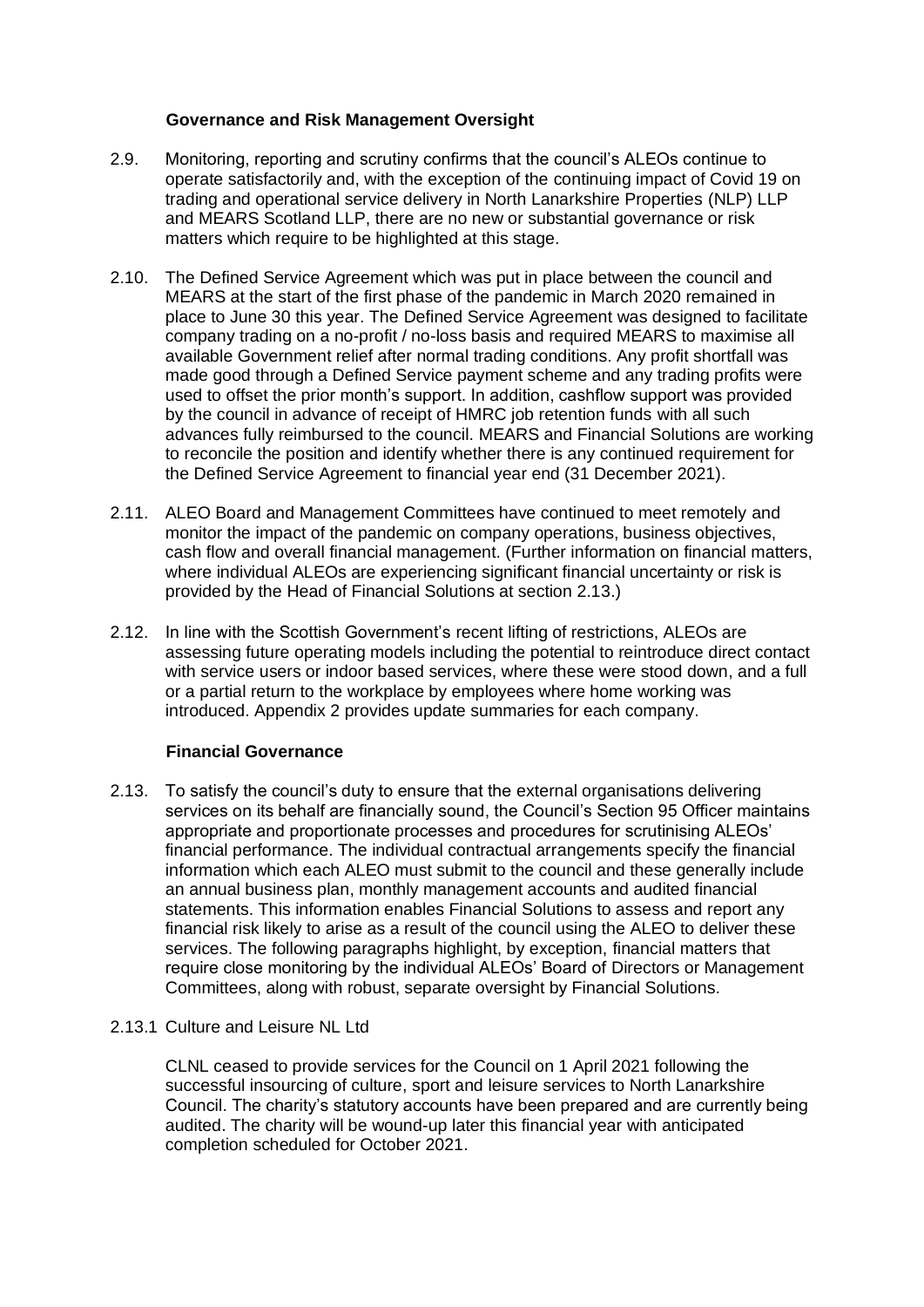#### 2.13.2 Routes to Work

Routes to Work (RTW) are compliant with financial governance arrangements, providing required financial information on request. The RTW income budget for 2021/22 has increased to £4.531m from £3.163m originally set in 2020/21 largely due to additional funding received from the Scottish Government to facilitate economic recovery from the pandemic. The risks and challenges of managing this increased budget have been considered by the RTW management team and reported to the Board.

#### 2.13.3 North Lanarkshire Properties LLP

North Lanarkshire Properties (NLP) are continuing to experience a material reduction in rental income collection as a result of the pandemic and the impact this has had on tenants' ability to pay. The company is continuing to assess the forecast impact on rent collection levels and long-term debt recovery to understand the impact on the overall financial sustainability of the company. The council has provided NLP with a letter of comfort to support NLP's financial sustainability. In the short term NLP will utilise accumulated reserves to sustain financial operations whilst continuing to progress their recovery plan and investment strategy towards longer term financial security.

#### 2.13.4 MEARS Scotland LLP

The pandemic outbreak continued to impact the work-mix being delivered by Mears during the first and second quarters of 2021 trading. The open and transparent approach previously agreed through the Defined Service Agreement, continues although the Agreement itself formally ended on 30 June 2021. This is in line with the general agreement of the financial governance approach

The Defined Service Agreement initially limited the service delivery to mainly emergency work, and those works which could be carried out safely in conjunction with Government advice. With the relaxation of some COVID operating restrictions over the summer, MEARS has continued its gradual recovery with all resources now fully returned from furlough. The partnership trading continues to reflect and remains in line with current safe working principles.

Trading difficulties remain regarding the sourcing of material / labour and the impact of ongoing restrictions which could impact on future profits. Both the service delivery and financial position will be continually reviewed during the remainder of the year by Mears and Council representatives as part of the governance arrangements.

#### **3. Public Sector Equality Duty and Fairer Scotland Duty**

3.1. There are no equality matters which require to be considered in connection with this report.

#### **4. Impact**

#### 4.1. **Financial impact**

4.1.1. There are no direct financial impacts arising from this report, although Panel members are requested to note the additional information provided by Financial Solutions in respect of specific ALEOs and described more fully at Section 12.13.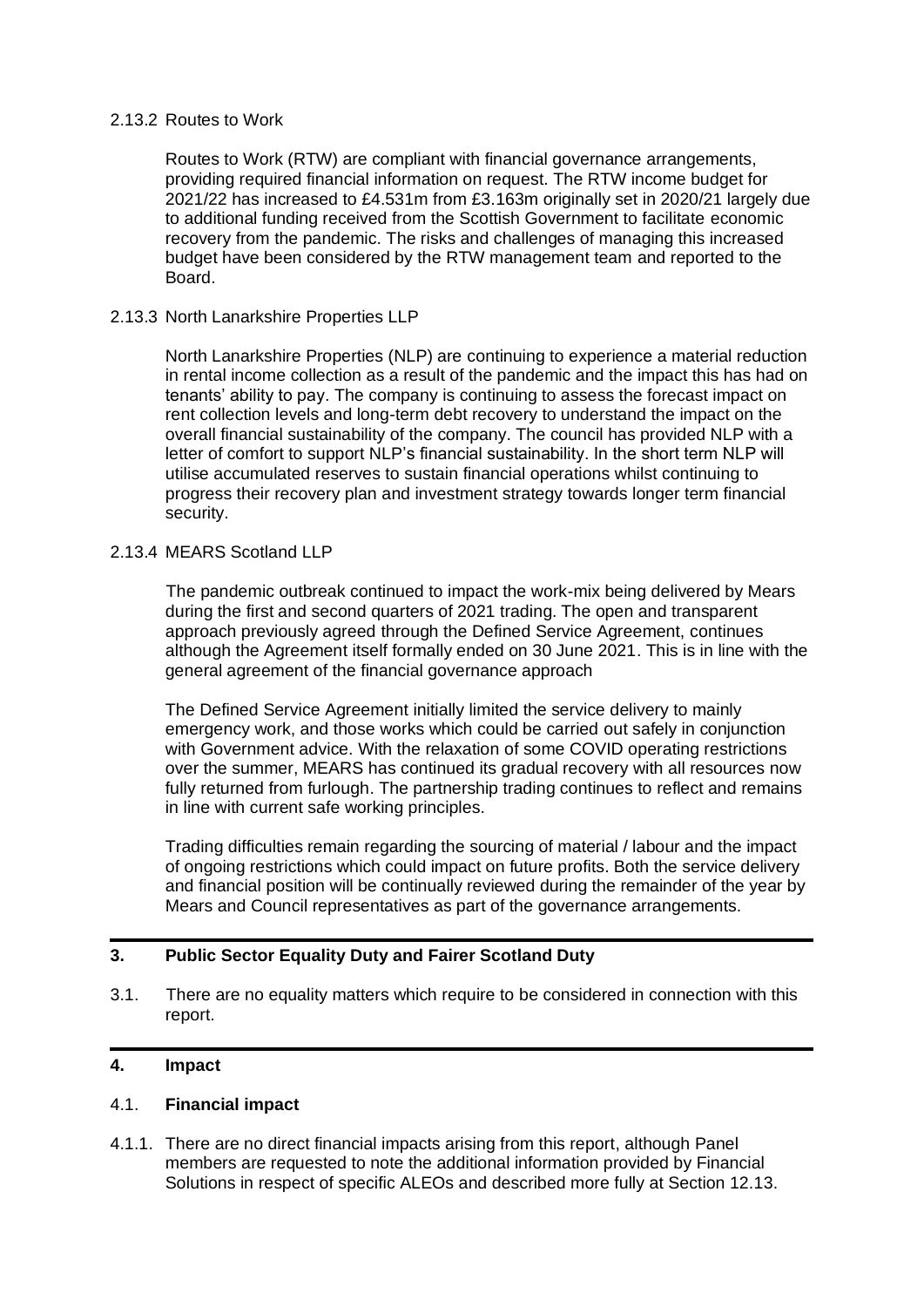## 4.2. **HR / Policy / Legislative impact**

#### 4.2.1. Culture and Leisure NL Ltd

Members are requested to note the in-sourcing of Culture and Leisure NL Ltd and the associated staff transfer into the council with effect from 1 April 2021.

#### 4.2.2. Routes to Work (RTW) Ltd

Due to the additional investment being made in skills and employability services by the UK and Scottish Governments as part of the economic recovery process, RTW's 2021/22 budget has increased to £4.5m which in turn has necessitated a headcount increase of around 35%. This may increase further dependant on the outcome of the council's Community Renewal Fund bid to the UK Government. This establishment increase has led to an interim change being approved to the company's Senior Management Team structure for 2021/22 with the creation of a temporary Senior Operations Manager role to assist the Depute Chief Executive with the increased operational and performance management responsibilities. This interim structure will be reviewed towards the end of the current financial year in light of the post-pandemic funding environment and RTW's ambitions for 2021 to 2024, as articulated in the new three-year business plan which is in the process of being finalised.

#### 4.2.3. Fusion Assets Ltd

In May Fusion Assets worked in partnership with the council to recruit a full time Development Manager. This is a new post within the council's establishment, with the post holder seconded to Fusion Assets for three years. This appointment increases capacity within the company and addresses previously identified staffing risks in relation to over-reliance on the single Managing Director post.

#### 4.2.4. Amey Public Services (APS) LLP and MEARS Scotland LLP

The easing of restrictions will allow APS and MEARS to return to more '*business as usual*' working practices in line with UK and Scottish Government guidance and specific requirements issued by the Health and Safety Executive and Construction Scotland. While APS has agreed that office-based staff, where there is no requirement for on-site attendance, may predominantly continue to work from home, MEARS has recently taken the decision to return all office staff on a phased based.

#### 4.3. **Technology / Digital impact**

4.3.1. There are no substantial technological or digital impacts arising from the ALEOs' operations during the reporting period although members are advised that the impact of the previously reported cyber-attack on Amey Public Services (APS's) parent company's IT systems is lessening as systems are recovered.

#### 4.4. **Environmental impact**

4.4.1. There are no environmental impacts arising from the ALEOs' operations during the reporting period.

#### 4.5. **Communications impact**

4.5.1. The individual updates provided at Appendix 2 highlight the activity undertaken by ALEOs to ensure that effective communications and engagement with service users,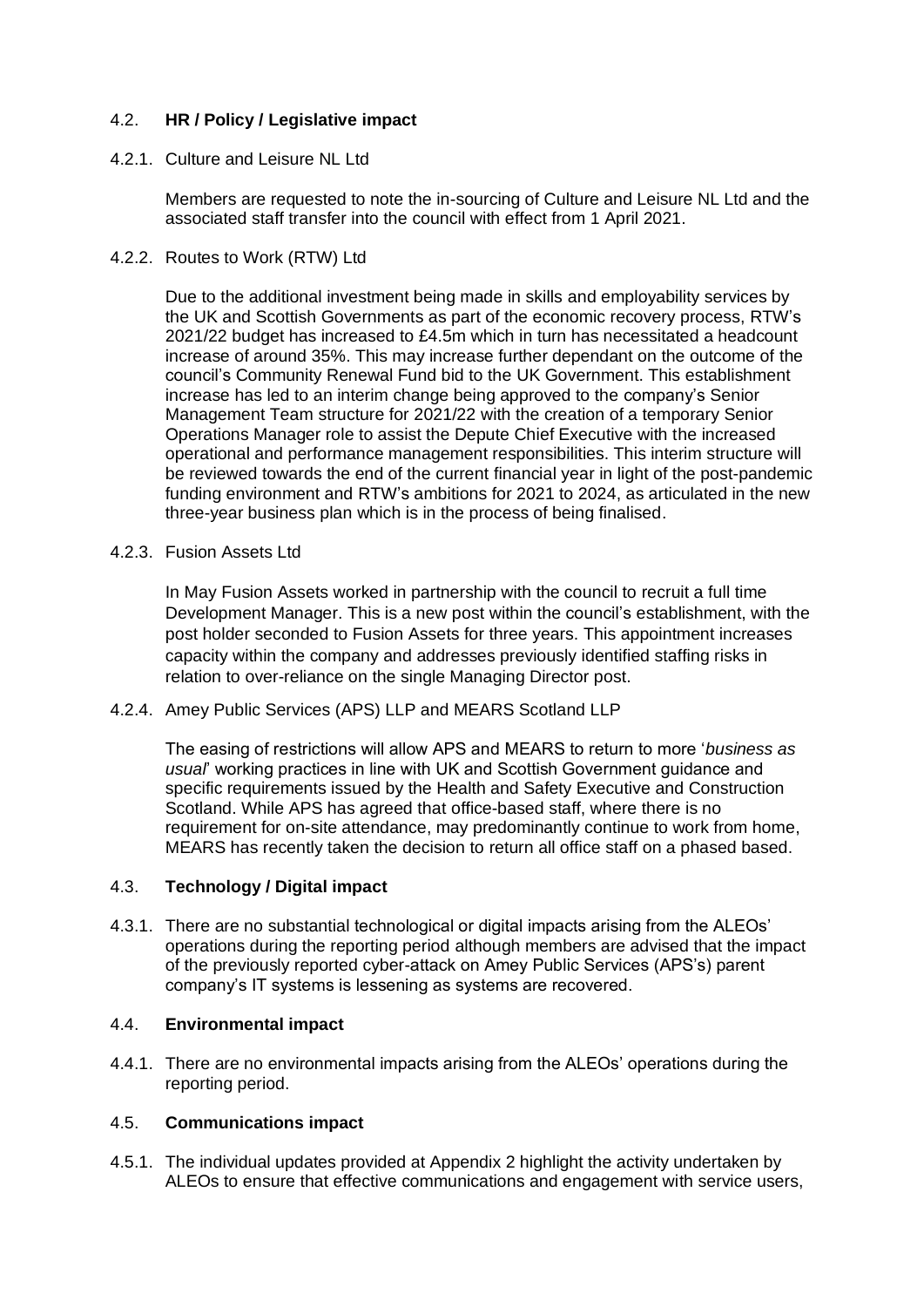customers, employees and the council remained in place during the Covid-19 restrictions. As these restrictions are lifted heightened activity is now underway to ensure services users and employees are aware of revised operating models and safe working arrangements that have been put in place in response to the pandemic.

#### 4.6. **Risk impact**

- 4.6.1. Although the ALEOs are separate companies in their own right, the council remains publicly accountable for the services delivered on its behalf. Moreover, the council's interest and potential levels of influence in the ALEOs, through its shareholding and levels of finance that may be provided, mean that the council has a degree of investment which can be significant. As such it is essential that the council is fully aware of any financial, service delivery or governance issues within an individual ALEO which may impact on service delivery and result in potential operational , financial or reputational risks to the council.
- 4.6.2. The Service Committee monitoring and scrutiny arrangements, along with the further assurances and oversight provided through this report help to mitigate such risks and provide a mechanism by which the council may identify potential risks in early course and consider further measures, including closer scrutiny or examination by the Client Service or specific corporate functions within the Chief Executive's Service, as required.

#### **5. Measures of success**

- 5.1. The following measures of success are summarised for Panel members' consideration:
- 5.1.1. Arm's length service delivery providers continue to deliver high quality public services that achieve Best Value for the council.
- 5.1.2. Effective and timely monitoring and reporting to relevant Service Committees and this Panel provide assurance to the council that adequate governance, financial and risk management procedures are operating effectively in each of the ALEOs.
- 5.1.3. Panel members have adequate assurance that the council is fulfilling its '*Following the Public Pound*' obligations and the externalised service delivery mechanisms are delivering services as per the council's requirements and expectations with minimal risk to the council, or effectively managing risks where such are unavoidable.

#### **6. Supporting documents**

- 6.1. Summary of in-scope ALEOs and Strategic Partnerships
- 6.2. Appendix 2 ALEOs' Covid-19 Update, Governance and Oversight Summaries

Gault M sintos

**Katrina Hassell Head of Business Solutions**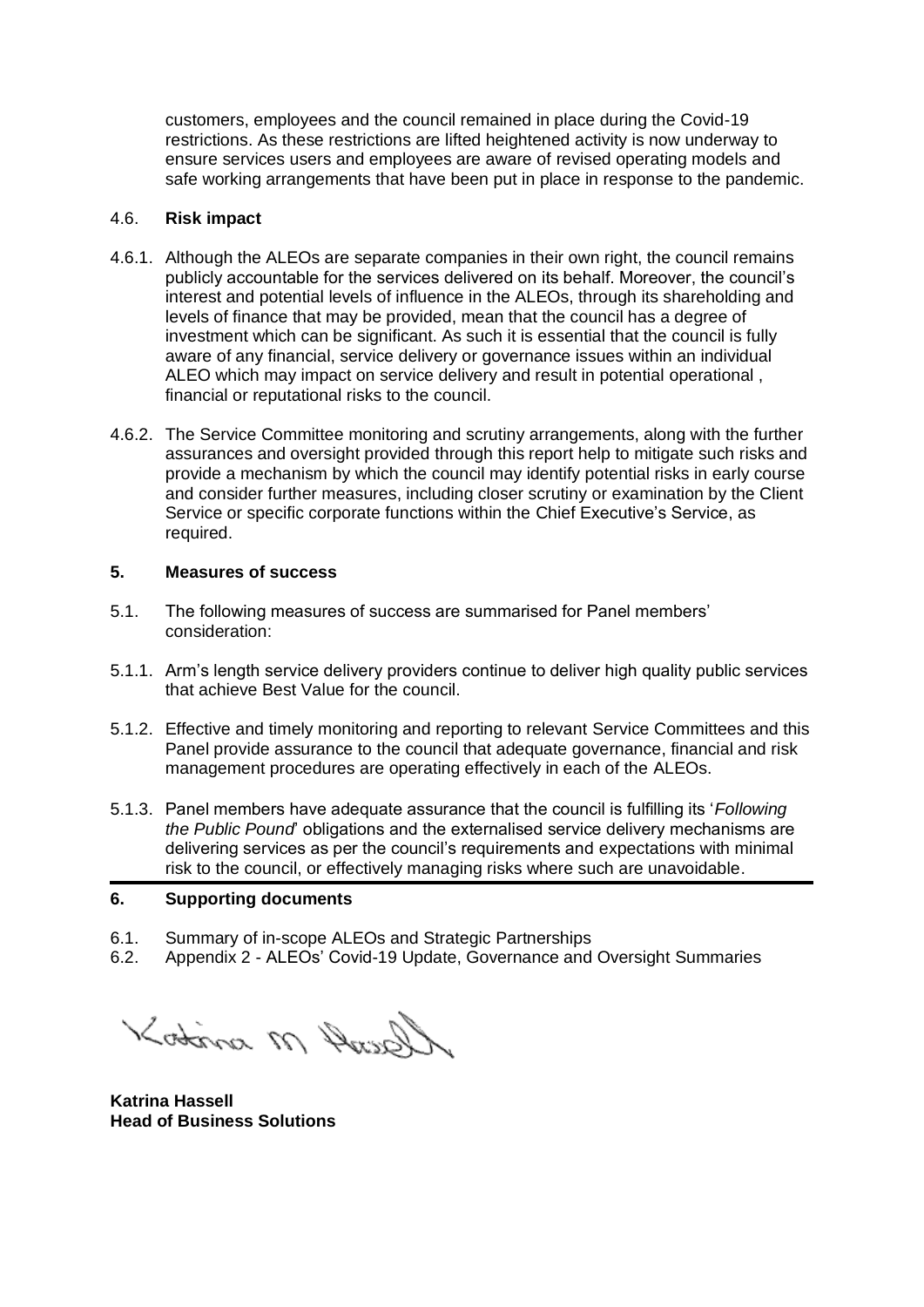**Appendix 1**

## **Summary of in-scope ALEOs and Strategic Partnerships**

| <b>WHOLLY OWNED</b><br><b>ALEOS</b>                   | <b>OBJECTIVES / SERVICES</b><br><b>DELIVERED</b>                                                                                                                                                                                           | <b>STATUS</b>                                                                                                                                                                            | <b>BOARD OF DIRECTORS</b><br><b>COMPOSITION</b>                                                                                                                                                                                                                | <b>SERVICE COMMITTEE</b>                                                                                                                                                             |
|-------------------------------------------------------|--------------------------------------------------------------------------------------------------------------------------------------------------------------------------------------------------------------------------------------------|------------------------------------------------------------------------------------------------------------------------------------------------------------------------------------------|----------------------------------------------------------------------------------------------------------------------------------------------------------------------------------------------------------------------------------------------------------------|--------------------------------------------------------------------------------------------------------------------------------------------------------------------------------------|
| Routes to Work Ltd                                    | Relief of poverty through<br>supporting individuals to secure<br>and sustain employment<br>Advance education and training,<br>particularly where this will lead to<br>paid employment.                                                     | Incorporated as a limited<br>company with charitable<br>status. Council is sole<br>shareholder (100%).                                                                                   | Maximum of up to 10 directors of<br>whom:<br>• Up to 2 are Category A Directors (1<br>elected member & 1 chief officer)<br>appointed by NLC;<br>• Up to 8 are Category B Directors<br>representative of local community or<br>possessing key skills/experience | Enterprise & Growth -<br><b>Operational and Financial</b><br>performance from 01/4/20 to<br>31/12/20 (Q1 to Q3 - 2020/21)<br>considered by Committee on<br>19/05/21.                 |
| <b>Fusion Assets Ltd</b>                              | Physical regeneration and<br>infrastructure projects, focusing<br>in remediation of vacant &<br>derelict land where there is little<br>speculative development by the<br>private sector and/or market<br>failure.                          | Incorporated as a limited<br>company. Council is sole<br>shareholder (100%).                                                                                                             | Maximum of up to 8 directors of<br>whom:<br>• Up to 5 are Partner Directors (3<br>elected members & 2 chief officers)<br>appointed by NLC;<br>• Up to 3 are Co-opted Directors<br>possessing key skills/experience                                             | Enterprise & Growth -<br>Operational performance<br>2020/21 and financial<br>performance from 01/4/20 to<br>31/12/20 (Q1 to Q3 - 2020/21)<br>considered by Committee on<br>19/05/21. |
| North Lanarkshire<br><b>Properties LLP</b>            | Management, marketing and<br>leasing of commercial property<br>portfolio that transferred from<br>NLC in 2013.<br>Provision of general lease<br>advice to NLC and management<br>of NLC's retained commercial<br>properties (Legacy Estate) | Incorporated as a limited<br>liability partnership with 2<br>members:<br>NLC owns a 99.999%<br>shareholding and NL<br><b>Property Investments Ltd</b><br>holds a 0.001%<br>shareholding. | Maximum of 6 Management<br>Committee members:<br>• 5 representatives are appointed by<br>NLC (4 elected members and 1 chief<br>officer);<br>• 1 representative is appointed by NL<br><b>Property Investments Ltd</b>                                           | Finance & Resources -<br>Operational performance<br>28/07/20 to 15/01/21 and<br>Financial performance from<br>01/4/20 to 08/01/21 considered<br>by Committee on 27/05/21.            |
| <b>NL Property</b><br><b>Investments Ltd</b>          | To facilitate and support North<br>Lanarkshire Properties LLP                                                                                                                                                                              | Incorporated as a limited<br>company. Council is sole<br>shareholder (100%).                                                                                                             | Maximum of 6 directors appointed by<br>NLC (5 elected members & 1 chief<br>officer being the same individuals as<br>those referenced above)                                                                                                                    | Finance & Resources - limited<br>separate reporting requirement<br>since business is transacted<br>through the LLP above.                                                            |
| North Lanarkshire<br><b>Municipal Bank</b><br>Limited | Provision of deposit savings<br>account facility for individuals<br>and organisations and source of<br>credit finance to NLC                                                                                                               | Incorporated as a limited<br>company and defined as a<br>"municipal bank" under<br>Section 103 of the Banking<br>Act 1987. All serving<br>elected members of NLC                         | Maximum of 7 directors (all elected<br>members) appointed by NLC                                                                                                                                                                                               | Finance & Resources - 2019/20<br>annual oversight report<br>considered by Committee on<br>27/05/21.O                                                                                 |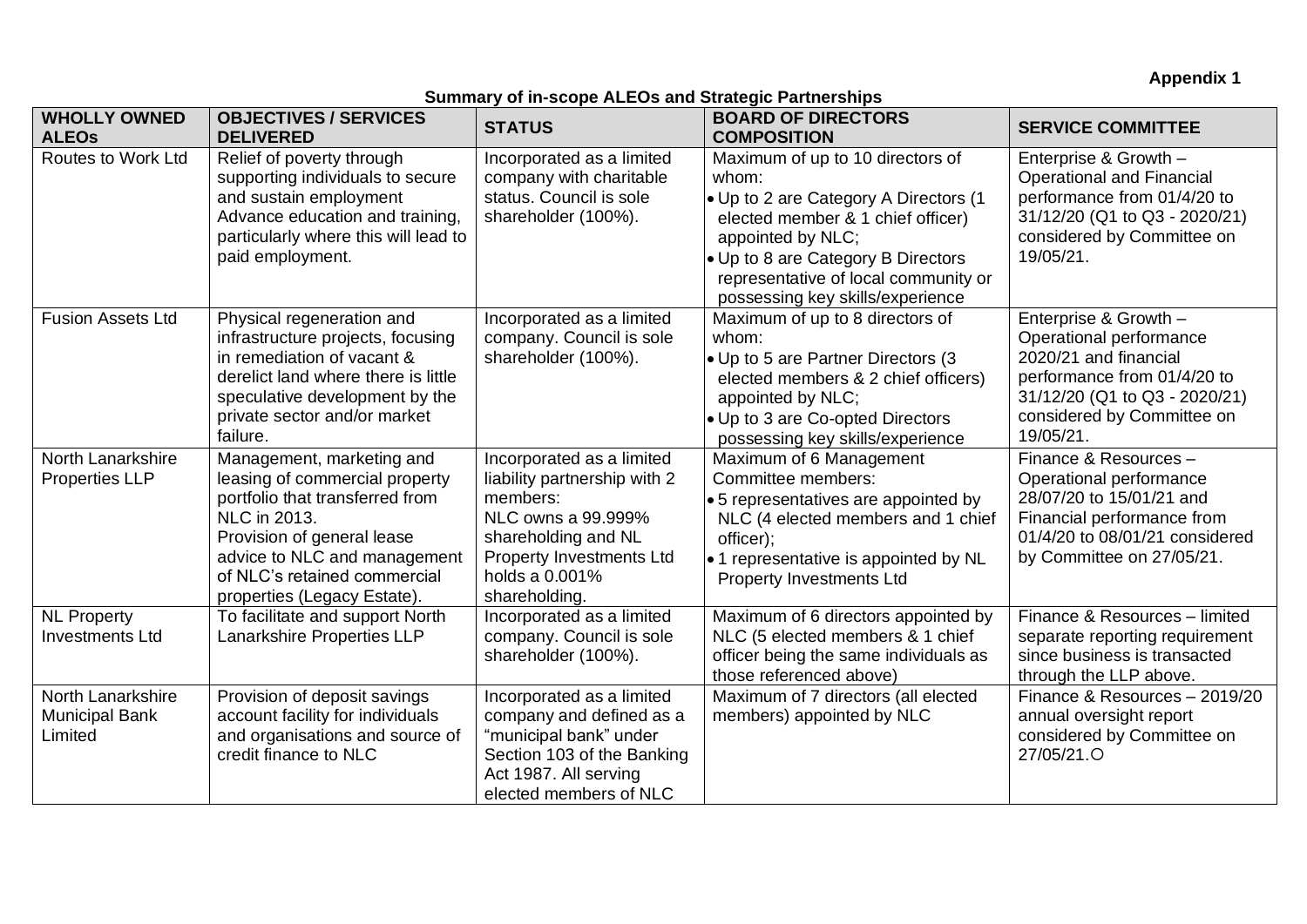| <b>WHOLLY OWNED</b><br><b>ALEOS</b> | <b>OBJECTIVES / SERVICES</b><br><b>DELIVERED</b> | <b>STATUS</b>                                             | <b>BOARD OF DIRECTORS</b><br><b>COMPOSITION</b> | <b>SERVICE COMMITTEE</b> |
|-------------------------------------|--------------------------------------------------|-----------------------------------------------------------|-------------------------------------------------|--------------------------|
|                                     |                                                  | I are shareholders, with an<br>individual share of £0.05. |                                                 |                          |

 **Note:** NL Municipal Bank Ltd primarily provides a service to its customers and as such performance reporting is through publication of the annual statutory accounts and the Annual General Meeting. An annual report is submitted following company approval of the year end accounts and any further matters raised as required through Treasury Management reporting to Finance and Resources Committee given the Bank's position as a source of credit finance to NLC.

| <b>STRATEGIC</b><br><b>PARTNERSHIP</b> | <b>OBJECTIVES / SERVICES</b><br><b>DELIVERED</b> | <b>STATUS</b>              | <b>MANAGEMENT COMMITTEE</b><br><b>COMPOSITION</b> | <b>SERVICE COMMITTEE</b>         |
|----------------------------------------|--------------------------------------------------|----------------------------|---------------------------------------------------|----------------------------------|
| <b>VEHICLES</b>                        |                                                  |                            |                                                   |                                  |
| Amey Public                            | Provision of roads, street lighting              | Incorporated as a limited  | $\bullet$ 5 representatives with 3 appointed by   | Environment & Transportation -   |
| <b>Services LLP</b>                    | and winter services contract                     | liability partnership with | Amey LG Ltd and 2 appointed by                    | Operational performance          |
|                                        |                                                  | Amey LG Ltd holding a      | NLC (1 elected member and 1 chief                 | 01/10/20 to 31/03/21 and         |
|                                        |                                                  | 67% shareholding and NLC   | officer)                                          | Financial performance as at year |
|                                        |                                                  | holding a 33% shareholding |                                                   | end 31/12/20 considered by       |
|                                        |                                                  |                            |                                                   | Committee on 20/05/21.           |
| <b>MEARS</b> Scotland                  | Provision of housing and                         | Incorporated as a limited  | $\cdot$ 5 representatives with 3 appointed by     | Housing & Regeneration -         |
| LLP                                    | corporate property repairs                       | liability partnership with | MEARS plc and 2 appointed by NLC                  | Operational performance          |
|                                        |                                                  | MEARS plc holding a 67%    | (1 elected member and 1 chief                     | 01/04/20 to 28/02/21 and         |
|                                        |                                                  | shareholding and NLC       | officer)                                          | Financial performance as at year |
|                                        |                                                  | holding a 33% shareholding |                                                   | end 31/12/20 and at 28/02/21     |
|                                        |                                                  |                            |                                                   | considered by Committee on       |
|                                        |                                                  |                            |                                                   | 19/05/21.                        |

| ALEOs subject to dissolution per<br>previous Council decisions | <b>OBJECTIVES / SERVICES DELIVERED</b>                                                                                                                                                                   | <b>STATUS</b>                                                                                                                                                                                                              |
|----------------------------------------------------------------|----------------------------------------------------------------------------------------------------------------------------------------------------------------------------------------------------------|----------------------------------------------------------------------------------------------------------------------------------------------------------------------------------------------------------------------------|
| Campsies Centre (Cumbernauld) Ltd                              | Facilitate the development of Cumbernauld town centre                                                                                                                                                    | Assets and undertaking transferred to Council on 30/06/21<br>as per Infrastructure Committee decision of 2 May 2018.<br>Regular progress updates to Community Empowerment<br>Committee.                                    |
| Culture and Leisure NL Ltd                                     | Cultural, sporting, leisure and recreational activities to:<br>improve conditions of life; advance health & education; and<br>promote equalities.<br>Advancement of arts, heritage, culture and science. | Company in-sourced with assets and undertaking<br>transferred to the Council from 31 March 2021. Anticipate<br>formal dissolution and strike-off during the remainder of<br>2021/22.                                       |
| NL Leisure Ltd                                                 | Provision of sports, leisure, recreational activities and<br>facilities. Transferred to integrated service delivery model<br>with CultureNL in June within single, renamed Culture &<br>Leisure NL.      | Assets and undertaking transferred to CultureNL Ltd on 22<br>June 2019 per Policy & Resources Committee decision of<br>27 September 2018. Anticipate formal dissolution and<br>strike-off during the remainder of 2021/22. |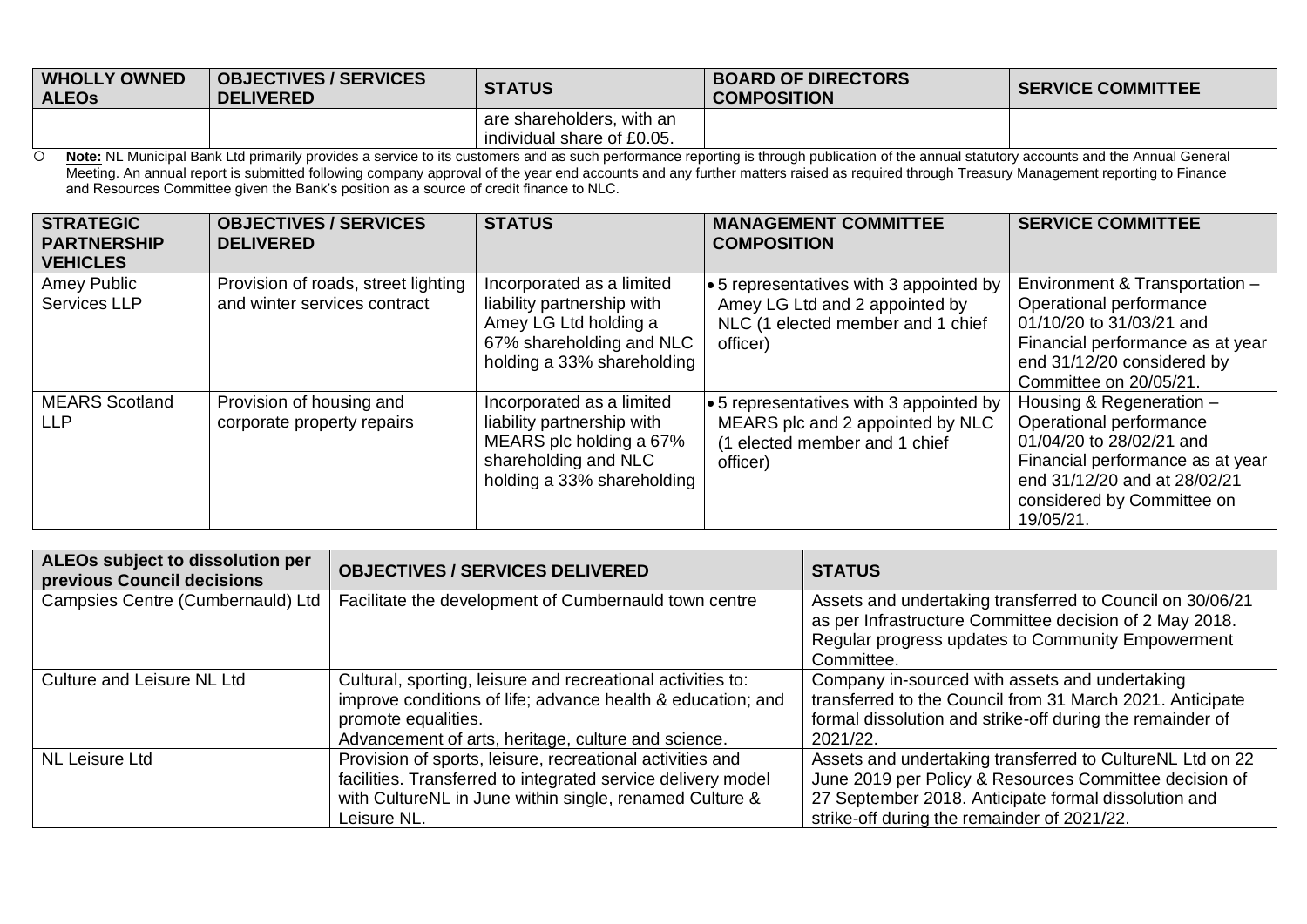## **ALEOs' Covid-19 Update, Governance and Oversight Summaries**

#### **Routes to Work (RtW) Ltd**

**Governance –** Board meetings have continued to be held remotely as per the scheduled dates (16/03/21 and 22/06/21) with additional meetings held on 26/05/21 to consider the Business Plan 2021 – 2024 and a company development session held on 22/06/21. The final business plan will be available in mid-August and the AGM will take place on 21/09/21.

Following guidance published by OSCR on the requirement for charities to ensure that their Memorandum and Articles of Association provide sufficient scope for Board meetings to be held remotely, RtW's Directors approved a review of the company's articles of association. This confirmed that RtW had the facility to meet remotely, however, the Board is considering further refinements to the Articles in light of experienced gained during the pandemic, to ensure they are fit for purpose in this regard moving forward. Following review by the Governance sub-group at their August '21 meeting, it is anticipated that the revised articles of association will be presented to the AGM on 21/09/21 and the council for approval thereafter.

The 2021/22 annual external audit is underway with a view to finalising year end accounts for consideration at the AGM in September.

RtW's formal Sub-Groups have also continued to meet remotely to fulfil the detailed scrutiny and oversight functions of the Board:

- Governance and HR Sub-Group's quarterly meetings;
- Finance Sub-Group monthly meetings; and
- HR Sub Group quarterly meetings.

Minutes of all Sub-Group meetings are circulated with the Board papers to ensure all-round visibility of all discussions and decisions taken on the Board's behalf by each Sub-Group.

Meetings between RtW and the Client Monitoring Officer from Employability Support and Skills Development continue to be held monthly.

**Summary of Impact of Covid-19 on Business and Recovery To Date** - Service delivery since April 2021 and submission of the last Panel report has continued to be predominantly home working, with the exception of continued face to face delivery in support of the Council's Pathways Programme and some additional delivery within schools. Remote delivery continues as the default position using telephone/Zoom/MS Teams contact with clients and through delivery of online personal development/pre-vocational/wellbeing supports delivered by the RtW training team. RtW has also delivered face to face interventions and innovative approaches such as '*walk and talk*' sessions with clients in partnership with external specialists, and these have proved successful.

The Board has instructed a phased return to office-based working for all staff towards the end of the summer (exact dates will be decided as appropriate in line with the Scottish Government guidance) and the Board's position in this regard has been communicated to all staff. In addition, appropriate arrangements are being made to accommodate an earlier return to office-based work on a limited basis for staff who are experiencing adverse wellbeing and mental health challenges due to isolation.

In anticipation of Covid-19 restrictions being lifted, RtW are working through an action plan to cover the following aspects for returning: Blended service delivery; Hybrid working rotas; Partners' delivery intelligence; Client and staff surveys; Venues / Mapping exercise; Reviewing Risk Assessments taking account of relevant changes to physical distancing; Communication; and Corporate and local Health and Safety activities. RtW has communicated and re-introduced the idea of returning to offices through the RtW Leadership Team, at a full staff briefing in April 2021 and regular updates to all staff each month through a 'key messages' approach. **Risk Management -** The Risk Register is reviewed quarterly by Senior Management Team and discussed at the Governance Sub Group quarterly meeting. A Risk Management update report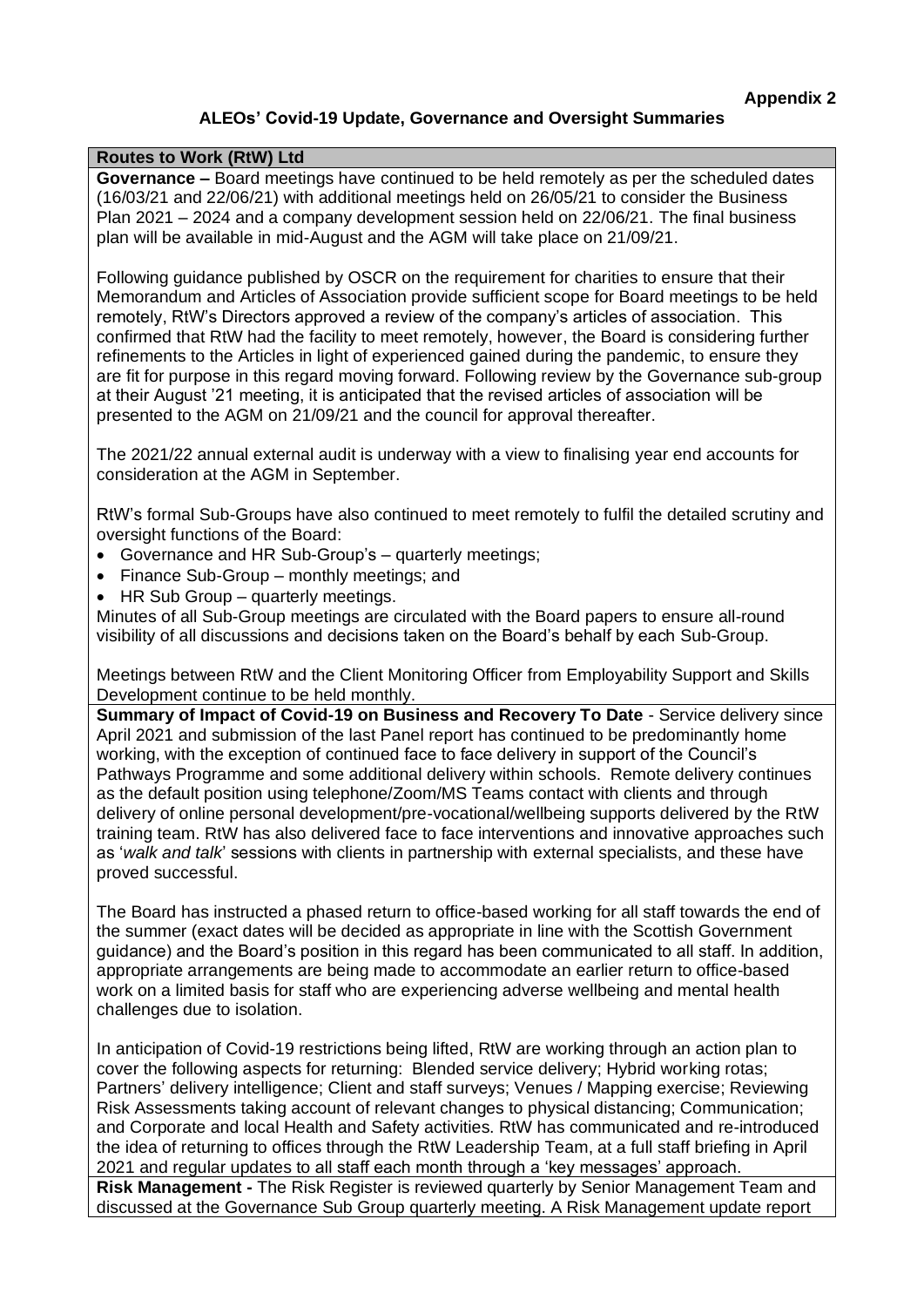is submitted at each Board meeting. This identifies any new risks and outlines where the impact of a potential risk is considered to have heightened in terms of severity or proximity. The Risk Management report also confirms where the impact of a potential risk is considered to have become less of a threat, including the point at which the risk is deemed to be sufficiently manageable or insignificant and may be removed from the Risk Register. Risks are assessed using a Red, Amber and Green (RAG) methodology.

## **Top 5 Risks**

| .                |                 |                           |                          |                 |
|------------------|-----------------|---------------------------|--------------------------|-----------------|
| Underperformance | Unsuccessful    | Failure to deliver on     | Information   Failure to |                 |
| on key contracts | transition from | objectives for services   | security                 | protect the     |
|                  | post-Covid      | being delivered under the | breach                   | charity against |
|                  | measures        | Young Persons' Guarantee  |                          | fraud.          |

**Business Continuity -** RTW has a Business Continuity Policy and a Business Continuity Plan with revised arrangements introduced in 2020 to reflect Covid-19 requirements. This included the creation and roll out of an Interim Working from Home Policy. This year, RtW is reviewing its staff welfare arrangements in light of the impact of Covid and developing and consulting on a staff Mental Health Policy.

## **Fusion Assets Ltd**

**Governance –** Board meetings were held remotely on 10/05/21 and 09/08/21 with the next Board meeting and AGM scheduled for 8/11/21. There has been no requirement for any subgroups of the Board to meet since the last Board meeting in May 2021. Virtual meetings with the Client Monitoring Officer have been on a service specific basis but are now scheduled to move to a more regular monthly meeting format.

**Summary of Impact of Covid-19 on Business and Recovery To Date -** Overall, Fusion Assets has continued to operate on a relatively '*business as usual*' basis and the industrial market in which the company operates remains buoyant post Covid, with the main challenge now being to capture all the potential economic opportunities for North Lanarkshire. Since the start of May 2021, when a new Development Manager took up position in the company – Fusion Assets has operated a hybrid working system of  $2 - 3$  days in the office and the remainder of the time spent working from home. Site meetings and Board meetings with Joint Venture companies continue to be held virtually although a return to face-to-face meetings is anticipated following the move to Level 0 in August 2021.

Fusion Assets continues to liaise with the council, primarily through the Planning and Regeneration division to identify where the company can contribute to the Council's Economic Recovery Plan by increasing its development and marketing activities to assist in securing additional investment and employment opportunities to North Lanarkshire.

**Risk Management -** Fusion Assets has recently undertaken its 6 monthly review and update of its corporate risk register with the results presented to the Board in August 2021. Overall, there has been a decline is the risk profile, primarily as a result of:

- The appointment of a new Development Manager which means the company is no longer dependent on a sole employee;
- The continued strength of the industrial market, both in terms of demand for space and the investment levels for sales of completed schemes – Fusion Assets is currently trading at 100% occupancy levels with no vacant units across its existing property portfolio;
- On the negative side, the company is starting to see increased construction costs and delays because of materials and staff shortages across the construction industry.

There is a one-off, short-term risk associated with limited staffing resources at Fusion Assets' external auditors and this has resulted in a delay to starting the audit process for this year's accounts. This is being closely monitored by both Fusion Assets and the council's nominated Accountant in Financial Solutions on behalf of the company and an earlier start to the process has recently been agreed with the auditors.

There is the potential for some overlap between Fusion Assets' economic regeneration, development and infrastructure services and the potential inclusion of these functions within the scope of the Enterprise Strategic Commercial Partnership (ESCP). As such, Fusion Assets'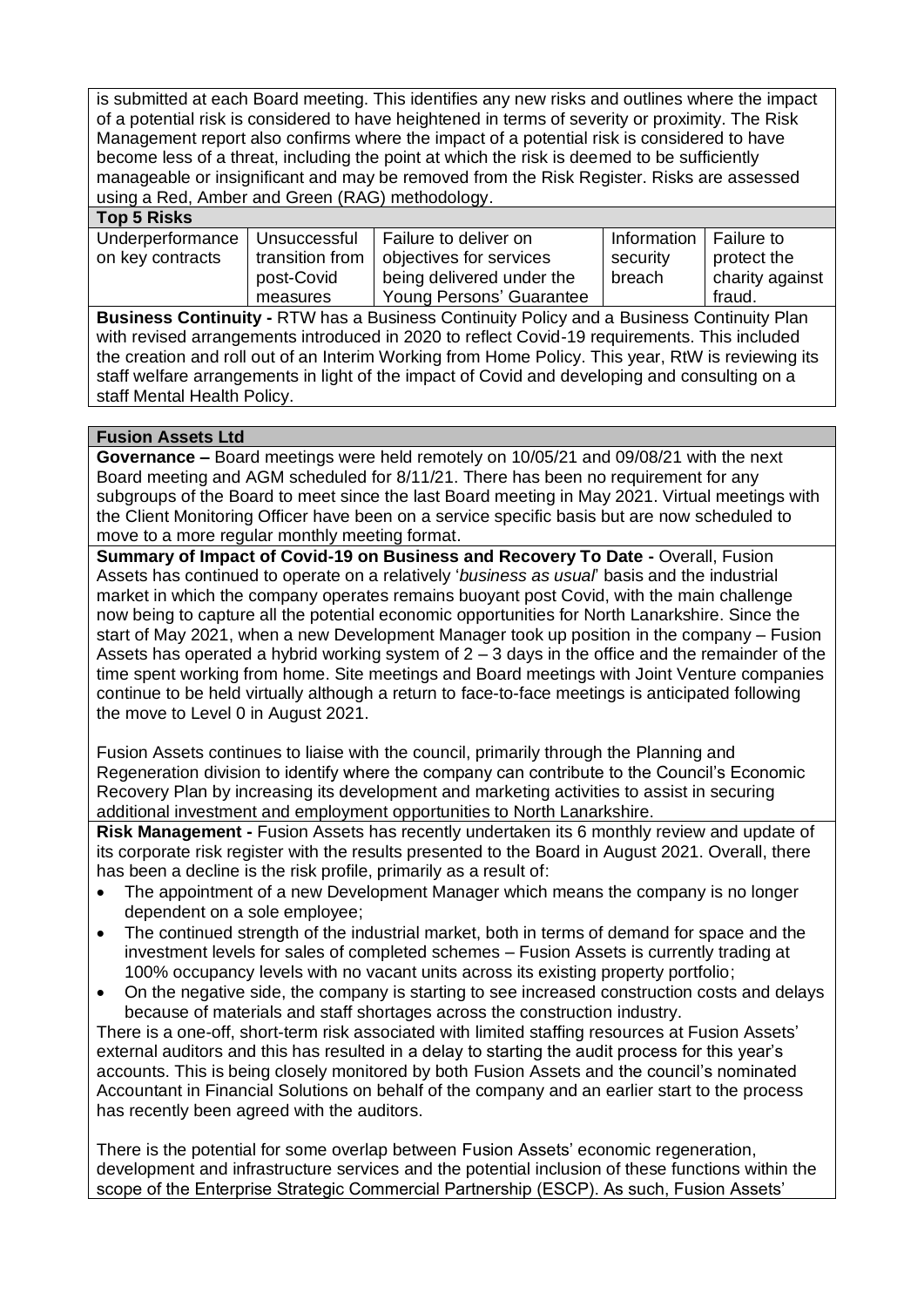Board of Directors ensures ongoing dialogue with the council to identify any potential risks or uncertainty to the company's existing business objectives and operating model.

| <b>Top 5 Risks</b>                                                                             |                                      |                                                                                          |              |                                                                                                  |  |  |  |
|------------------------------------------------------------------------------------------------|--------------------------------------|------------------------------------------------------------------------------------------|--------------|--------------------------------------------------------------------------------------------------|--|--|--|
| Loss of key                                                                                    | Contract and                         | Accessing adequate                                                                       | Grant        | Compliance – approved                                                                            |  |  |  |
| personnel                                                                                      |                                      | procurement risks   financial resources                                                  | availability | annual accounts                                                                                  |  |  |  |
|                                                                                                |                                      |                                                                                          |              | <b>Business Continuity - Fusion Assets business continuity arrangements have been enhanced</b>   |  |  |  |
|                                                                                                |                                      |                                                                                          |              | through the recruitment and appointment of a Development Manager to the company. This now        |  |  |  |
|                                                                                                |                                      |                                                                                          |              | means that the company has an additional staff resource to deputise for the Managing Director if |  |  |  |
|                                                                                                |                                      | necessary. The additional resource means that the company can also capitalise on current |              |                                                                                                  |  |  |  |
| economic opportunities resulting from the strength of the industrial and logistics market both |                                      |                                                                                          |              |                                                                                                  |  |  |  |
|                                                                                                | nationally and in North Lanarkshire. |                                                                                          |              |                                                                                                  |  |  |  |

## **North Lanarkshire Properties (NLP) LLP (including NL Property Investments Ltd)**

**Governance –** The Management Committee continues to meet remotely every quarter with meetings held on 21 May 2021 and 12 August 2021 and the AGM scheduled to take place on 2 September 2021. Regular meetings continue to take place between company staff and Financial Solutions and Assets and Procurement Solutions, who continue to provide Strategic Business Management Support services as defined within the Service Level Agreement.

**Summary of Impact of Covid-19 on Business and Recovery To Date** – NLP continues to experience a reduction in rent levels, however, collection data indicates that this may not be at the levels as initially anticipated and budgeted for. There is evidence to suggest that if debt recovery and cash collection trends continue, then there may be potential for the budgeted figure to be revised downwards. Given the continued uncertainty of the impact on tenants of the withdrawal of government support schemes such as business grants and furlough, however, the Management Committee is maintaining a prudent approach and continues to review the impact of the pandemic on both its own trading and that of its tenants to ascertain the potential impact upon future rentals receivable and the consequential impact on NLP's overall budget forecasting. NLP continues to attempt to contact tenants to re-instigate payment of current rent and recovery of historical debt where this has accumulated due to COVID-19.

NLP has continued to see a slight upturn in property enquiries and new transactions during the period covered by this report when compared to the same period last year when lockdown restrictions were at their height. Despite this some of the smaller sole traders are continuing to express hardship despite the roll out of grant assistance. Terminations broadly remain at similar levels to previous years.

A key element of NLP's recovery plan is to ensure that the company is poised to respond when the market picks up and existing sectors, such as hospitality, re-open. Similarly, the company is witnessing increasing levels of interest in industrial premises. As such NLP's investment planning includes analysis of properties which have been vacant for a period more than one year to determine which of these would be suitable for investment and also to determine which should be considered for disposal. Robust business cases on each property are required, taking into consideration the viability of the investment set against the demand for the property and opportunity cost of investment. Maintaining a competitive property portfolio, underpinned by a robust investment plan to boost income, can materially improve NLP's opportunities to secure favourable refinancing terms in 2023 when the existing finance agreement terminates.

NLP continues to work closely with the council's Planning and Regeneration division to explore opportunities for collaborative projects including for example Airdrie Town Centre and Orbiston Street industrial units.

NLP staff continue to work predominantly from home and on site as required with only minimum staff members attending the office on a rotational basis to administer mail, payments received and to operate certain systems which cannot be operated remotely. NLP ensures that social distancing is maintained.

**Risk Management –** NLP recognises that there are risks involved in all of its trading activities and business objectives which may potentially impact upon the LLP's ability to provide quality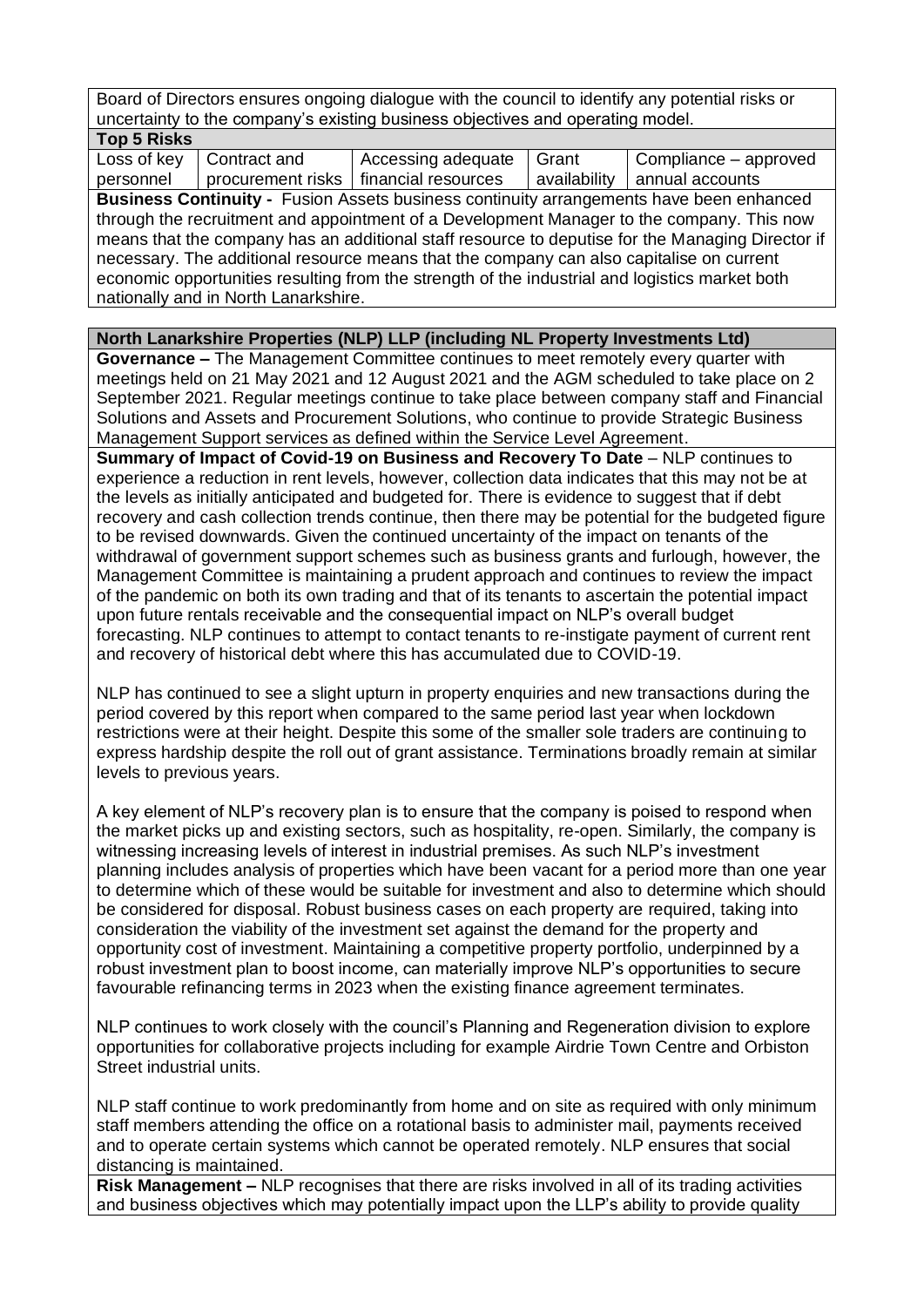services within its existing budgetary provision. Recognising the continuing uncertainty over the nature and extent of economic recovery in North Lanarkshire and the potential impact on tenants, a Risk Register update is reported at each Management Committee meeting. **Top 5 Risks**

| טווטוויט שטו |                                   |                  |                     |             |
|--------------|-----------------------------------|------------------|---------------------|-------------|
| Financial    | <b>Business</b>                   | Failure of key   | Non-compliance with | l Impact of |
|              | performance   continuity planning | business systems | Health & Safety     | legislative |
|              |                                   |                  | requirements        | change      |

**Business Continuity** – NLP has continued its system modernisation programme with investment in the Idox property management database and this is due to be rolled out following completion of technical work by Idox.

## **North Lanarkshire Municipal Bank Ltd**

**Governance –** Board of Directors' meetings are generally held bi-annually, unless specific matters require attention, resulting in further meeting(s) being convened. The Board meeting and AGM to consider the 2019/20 annual accounts and external auditor's report were held remotely on 11 March 2021. At this meeting Directors reviewed the interest rate payable to depositors and approved a reduction in the interest rate offered to customers with a 0.10% reduction agreed, reducing the interest rate from 0.20% to 0.10%, with effect from 1 June 2021.

The 2019/20 annual oversight report was considered by the Finance and Resources Committee on 27/05/21 where it was further agreed that previously requested activity to monitor customer numbers and financial balances, including the extent to which the Bank continues to deliver Best Value for the council given the availability of alternative sources of borrowing at more competitive rates, will continue with the findings of a subsequent review reported during 2022/23.

**Summary of Impact of Covid-19 on Business and Recovery To Date –** The Municipal Bank opening hours, which had been reduced during the first lockdown in the spring of 2020, were increased to almost business as usual as the initial Covid-19 restrictions were lifted later in the autumn and this remains the case. A risk assessment for staff working in First Stop Shops and providing banking services was undertaken with the staff required to operate social distancing protocols. Screens are in place and hand sanitiser available and staff are required to adhere to social distancing in addition to the enhanced cleaning regime in place.

The further lifting of Covid-19 restrictions may result in an increase in footfall to cash offices and increased Municipal Bank transactional activity within the cash offices which has reduced significantly due to the restrictions, this will be monitored and managed accordingly.

**Risk Management –** The Municipal Bank's risk management arrangements are largely incorporated within the council's risk management processes due to the council's controlling interest in the company and Financial Solutions staff having direct responsibility for administration, management and oversight of banking services. The Bank operates within council premises; council staff provide counter services, and the Bank operates using the council's IT network and systems. The Bank also produces an annual certificate of assurance for internal and external audit purposes, detailing the corporate governance and financial internal controls in place, including further details around the risk management arrangements in place.

## **Top 5 Risks**

| י טוויווי ט שט                     |                             |                     |               |                |
|------------------------------------|-----------------------------|---------------------|---------------|----------------|
| Ability to align with The Plan for | Maintain cost   Competition |                     | Legislative / | Loss of key    |
| North Lanarkshire (e.g. Digital    | effectiveness               | from High           | Regulatory    | financial and  |
| Transformation) due to statutory   | in service                  | <b>Street Banks</b> | changes       | administrative |
| limitations on Municipal Bank      | delivery                    |                     |               | staff          |
| services                           |                             |                     |               |                |

**Business Continuity -** Business continuity arrangements within the Municipal Bank are reviewed regularly by Financial Solutions as part of wider operational considerations. Although slightly reduced opening hours have been introduced, customers have still been able to access their bank accounts. Contingency measures in place include:

• Loss of Buildings – redirect customers to nearest alternative branch available and implement communication plan informing customers of the temporary closure.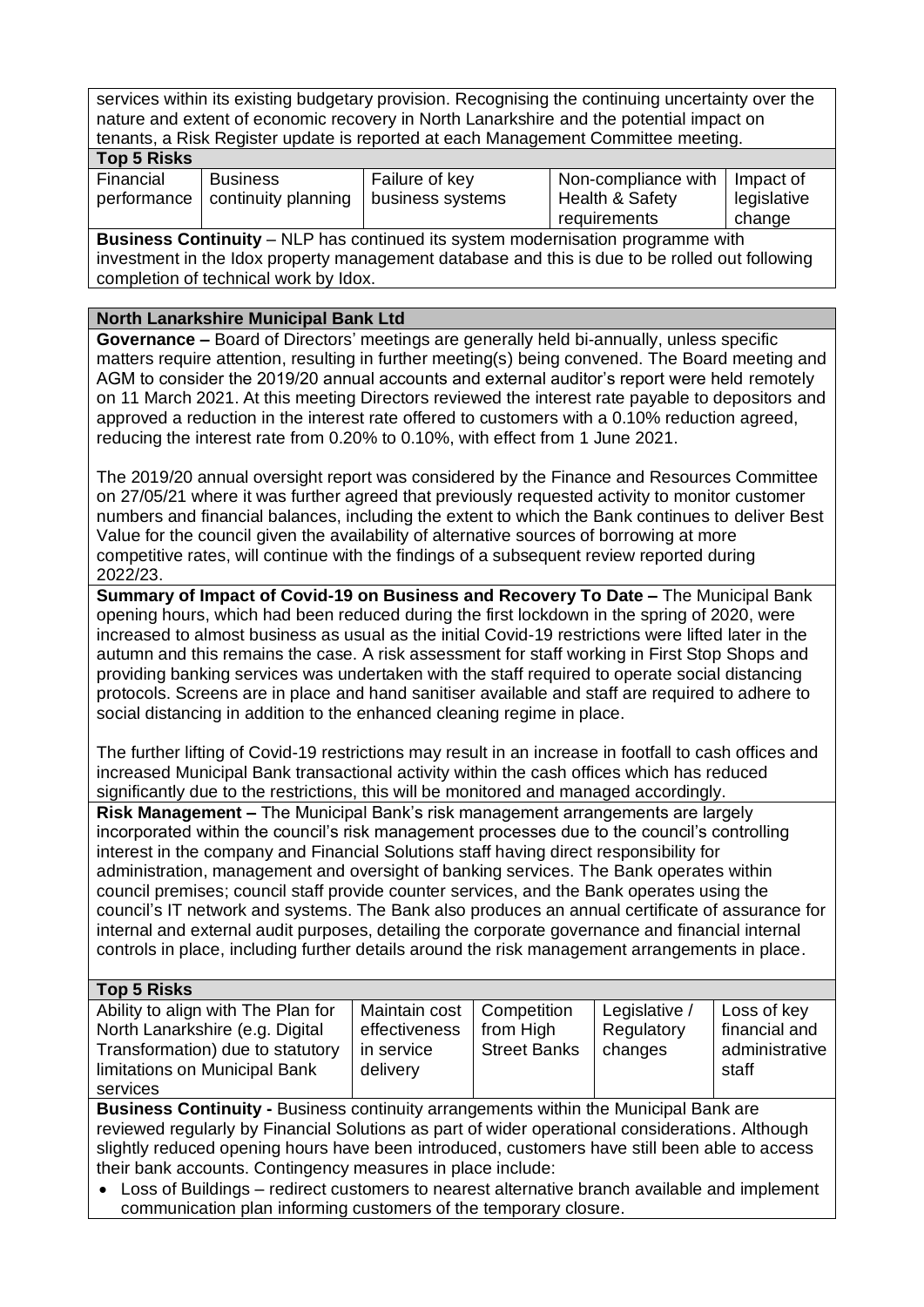- Loss of Staff use mobile cash office staff from other branch offices.
- Loss of systems operate with manual records provided by the Controls and Reconciliation Team to confirm customer balances with customers' bank books withheld and updated once system is up and running and passbook later posted out to customer.

## **Amey Public Services (APS) LLP**

**Governance** – Following the re-scheduling of the March 2021 Management Committee meeting to 1 April 2021, the Committee thereafter met on 11 June 2021 with the next meeting scheduled for 10 September 2021. Management Committee meetings continue to be held remotely. Responsibility for chairing Management Committee meetings alternates at each meeting between the council and APS. Amey's Highways Business Director for Scotland and Northern Ireland has recently joined the Management Committee on behalf of the company, succeeding the Highways Managing Director who previously represented Amey.

APS' Senior Management Team meets with the council's Roads and Land Maintenance Senior Management Team at the Roads, Street Lighting and Winter Services' monthly meetings. There is a standing agenda which includes: Contract Performance Management (including review of Performance Indicators); Financial Management; Health and Safety; Operational Service Delivery; Winter; and any issues escalated from other contacts between the council and APS. During the COVID situation meetings with Financial Solutions, which were previously held quarterly, were stood down due to competing priorities, however it is anticipated that these will be reintroduced.

**Summary of Impact of Covid-19 on Business and Recovery To Date -** APS continues to deliver services very much on a business as usual basis (pre-Covid) but in line with Scottish Government and Amey's Covid work restrictions in relation to social distancing and safe working practices. This will continue going forward and company staff continue to work from home where practicable, particularly office based non-operational staff.

APS continues to work very closely with the council at all levels to ensure consistency of service delivery and to flag, discuss and resolve any issues at the appropriate level. The company has experienced small numbers of employee absences due to self-isolating, as a result of personally contracting Covid, or more usually, as a result of a family member testing positive.

**Risk Management –** Robust risk management arrangements continue with operational, performance, Health and Safety and financial risks considered at quarterly Management Committee meetings. The Risk Register is regularly reviewed at joint meetings between APS and the council's Roads and Land Maintenance Team.

## **Top 5 Risks**

| Insufficient council  | Accelerating labour    | Increase in need | Aging fleet resulting in        |
|-----------------------|------------------------|------------------|---------------------------------|
| budget (Revenue       | market (e.g.           | for third party  | reliability issues. The limited |
| and Capital) to       | construction)          | work to offset   | remaining duration of the       |
| maintain APS          | recruiting operational | council budget   | LLP contract (June 2024)        |
| resource productivity | staff from APS with    | restrictions /   | will be short-term hires at     |
| and utilisation       | higher wages           | constraints      | potentially higher costs        |

**Business Continuity -** APS keeps its Business Continuity Plan and other risk assessments under review to reflect the latest guidance coming either from Scottish Government/Construction Scotland or via Amey HSE team. The cyber-attack on Amey's IT systems in December and reported to the previous Panel meeting, continues to impact across the company, albeit to a lesser extent than previously. Full access to the council's Roads Management System has been restored and access to the information held on Amey's servers is improving.

#### **MEARS Scotland LLP**

**Governance –** Quarterly Management Committee meetings have been held remotely on 01/06/21 and 10/08/21 with the next meeting scheduled for 23 November 2021.

A structured programme of liaison is in place with the council comprising:

• Quarterly governance meetings with the Client Monitoring Officer;